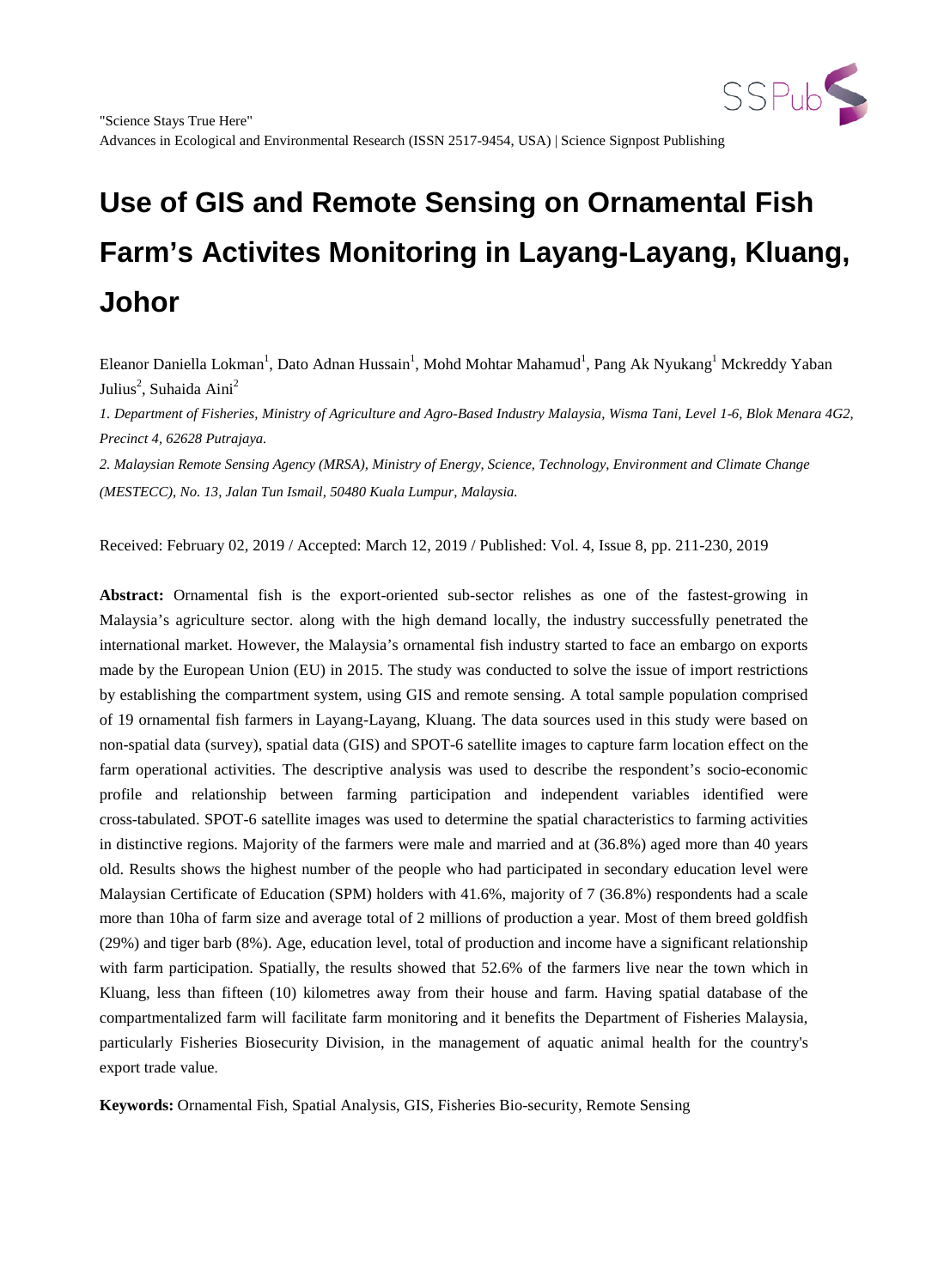## **1. Introduction**

Malaysia is known for its large farms for breeding freshwater fish. Due to restrictions and fish health regulations the farming of goldfish and koi carp has become limited and many specialized in farming Asian Arowana, which later the interest might change over the time. Next to the breeding of the popular fish like Livebearers, Barb, Gourami, Tetras and Cichlids. there is also large farming of Stingray, Blood parrots and Discus. Contribution to the fisheries sector in Malaysia continues to play an important in the development of the country's socio-economic status. Hence, the sector has also provided employment opportunities, contributing to the Gross Domestic Product (GDP) and foreign exchange. This sector has big potential in creating job opportunities besides develop extremely large profits to national treasury. Thinking that the fisheries sector also plays a big role in national development, comprehensive resource management has been made to ensure sustainability of fishery resources. The development of the fisheries sector in Malaysia has contributed positively to the economy of the country and the locals near the fishery resources. The progress made to advance the fisheries sector has had a positive impact on the socio-economic development of the population involved with this fishery source gradually. One of the best strategy in order to ensure the smooth implementation of the Fisheries Department's in managing the fishery resources of the department has formulated the Fisheries Act 1985 and all the Fisheries regulations implemented thereunder. Indeed, the DOF is known as the national Competent Authority (CA) responsible for all matters involving live fish.

Record shows in year 2016, that the total landings of marine fish were 1,486.1 thousand tonnes were recorded, up 1.9 percent from 1,458.1 thousand tonnes in year 2014 while freshwater aquaculture production increased to 112.1 thousand tonnes (5.1%) in 2015. And, the production of brackish water or saline aquaculture decreased by 4.7 per cent to 394.3 thousand metric tonnes compared to year 2015.

In year 2016, the fishery sub-sector produces increased of 3.7% compared to year 2015 with 2.06 million tonnes of fish and this production includes marine capture fisheries, land fisheries and aquaculture. In terms of value, it showed an increase of 9.24 per cent over the same period of RM10.1 billion compared to RM9.3 billion in 2015. Thus, in 2016 alone, catchment and aquaculture fields accounted for 1.57 million tonnes and 490,027 tonnes of fish production, with aquaculture 407,403 million tonnes with RM2,784,721. In 2017, the overall value of the fisheries industry is RM13 billion a year (Annual Fisheries Statistics, 2017). 11th Malaysia Plan (11MP) is the five-year strategic agenda of the Ministry of Agriculture and Agro-based Industry planned to improve the agro-food industry over modernization and improvement in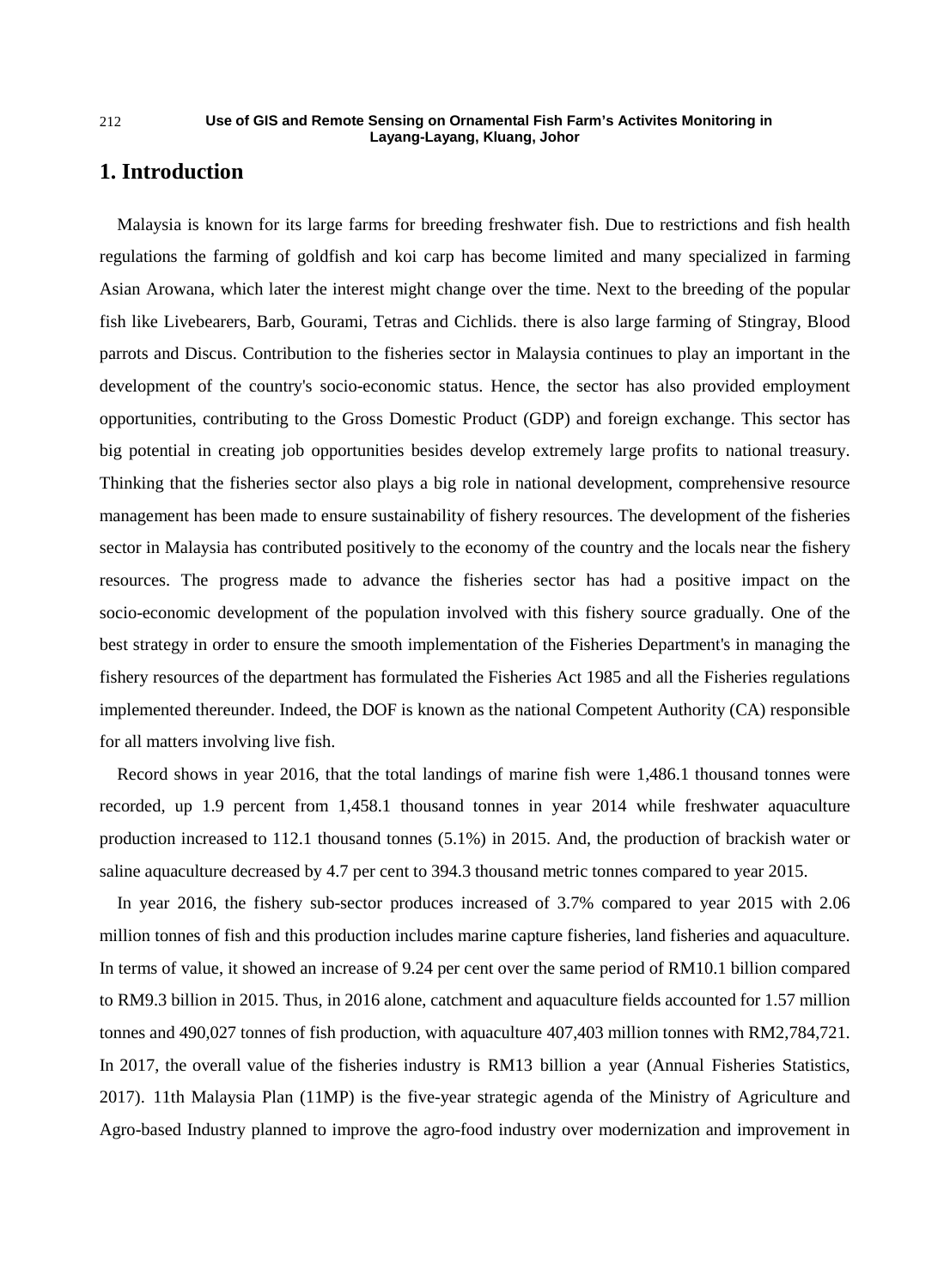investment opportunities as well as enhancing marketing. It can be concluded that the ornamental fish culture sector contributed to the global economy with a enormous turnover of billions of dollar yearly. On the other hand, the market for ornamental fish in the world for public aquaria is less than one percent at present and over ninty nine percent of ornamental fish market is limited to hobbyist group. Entrepreneurship concept is developed through ornamental fish farming and it is gaining popularity continually. Though, we can see that people are progressively entering into the ornamental sector especially from African and Asian countries. The top exporting country is Singapore followed by Hong Kong, Malaysia, Thailand, Philippines, Sri Lanka, Taiwan, Indonesia and India (Shabir Ahmad Dar et.al.,2018).

The ornamental industry in Malaysia is doing well until the issuance of non-compliance with a requirement, standard, or procedure needed by the European Union (EU). CAR was received based on the DG (SANTE) / 2015-7562 audit on 09th March to 17th March 2015 specifically, in monitoring the assess of health control on aquaculture animals in aquaculture farms for export purposes. Then, lead to the import restrictions by the EU against the Malaysia's ornamental fish's export industry. Therefore, this restriction has negatively affected the breeders and the value of exports of the country. Fisheries Bio-security Division (FBD) was responsible as CA to control and manage fish health and food safety, particularly for fish and fishery products. In order to escape from EU sanctions, FBD carry out the role of fishery bio-security in responsding to an EU-issued audit using the Geographic Information System (GIS). Bio-security or "hazard reduction through environmental manipulation" (Plumb, 1992), is often defined as practices that reduce the number of pathogens that enter a facility. Bio-security is the concept of protecting culture animals from contamination by diseases and of preventing the spread of diseases across boundaries, has become increasingly important with the intensification of aquaculture production systems (Sachin O. Khairnar, et.al.,2018).

Hence, the objective of this study is to examine the spatial characteristic variables in terms of management of aquatic animal health of 19 ornamental aquaculture farms in Layang-Layang, Kluang. The structure of the study will be implemented by creating the compartmentalisation system using GIS and remote sensing. Eventually, at the end of this project, Malaysia will be free from the import restrictions on ornamental fish and this paper will focus farm activities.

Particularly, the objective of this study is to examine the spatial characteristic variables in terms of management of aquatic animal health of 19 ornamental aquaculture farms in Layang-Layang, Kluang by creating the demographic information of the farmers and later, the compartmentalisation system using GIS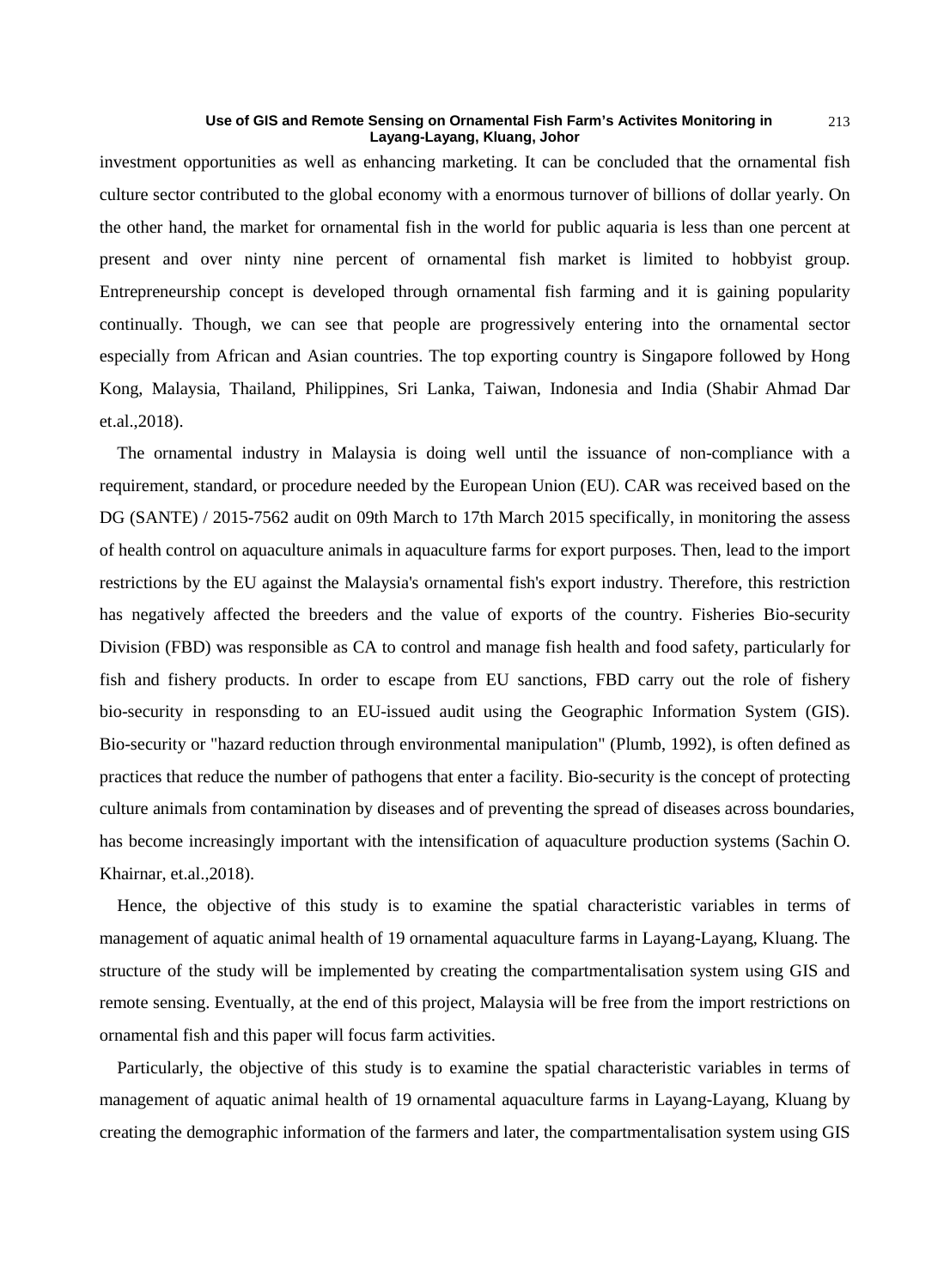spatial analysis, hoping that at the end of this project, Malaysia will be able to use the system as one of the tools and reference spatially for fish health monitoring program.

And spatial characteristics of the ornamental fish farmers in the Layang-Layang, Kluang district. Ruslan et al., (1998) claimed that in order to identify the farmers, farm and spatial variables of farming activities, it needs a lot of precision and well managed and updated data gathered from various sources. This can be done with a database that contain all the related data of the study. Furthermore, with the GIS and remote sensing combination, we will be able to insert, manage, manipulate, analyse and present data related to geography or spatial completely. Hence, Ruslan et al. (1998) found that both spatial and non-spatial data are important in the GIS and must be updated precisely to make it valuable to the user. Otherwise, remote sensing is the scanning of the earth by satellite or high-flying aircraft in order to obtain information about it. Remote sensing is the science of obtaining information without physically being there. For example, the 3 most common remote sensing methods is by airplane, satellite and drone. Remote sensing is the art and science of making measurements of the earth using sensors on airplanes or satellites. The role of the sensors are to collect data in the form of images and provide specialized capabilities for manipulating, analyzing, and visualizing those images. Remote sensed imagery is integrated within a GIS.

## **2. Literature Review**

## **2.1 Ornamental fish and the industry**

Aquaculture sector is currently the fastest growing food sector in the world, and the open oceans are seen as one of the most likely areas for large-scale expansion (Lovatelli, Aguilar-Manjarrez, & Soto, 2013; Rubino, 2008). Basically, the aquaculture sub-sector has three major components including the brackish-water aquaculture, freshwater aquaculture and mariculture. Despite the long tradition of aquaculture, aquaculture sector expanded rapidly and diversified its production only in the 1980s (Rabanal, 1995). For quite a long time, coastal brackish-water fish ponds dominated the country's main aquacultural activities. Ornamental fish keeping is becoming popular as an easy and stress relieving hobby. Thus, ornamental fishes commonly mean attractive colourful fishes of various characteristics, which are kept as pets in confined space of an aquarium or a garden pool for fun and recreational purposes. These living jewels need not always have bright colours; as sometimes their unique characteristics such as body colour, morphology and apparently, mode of taking food may also add to their attractiveness. Ornamental fish bring about more revenue for countries that deal on it. On the other hand, the ornamental fish market's contribution to world trade in terms of value is small overall, the sector plays a relevant role in terms of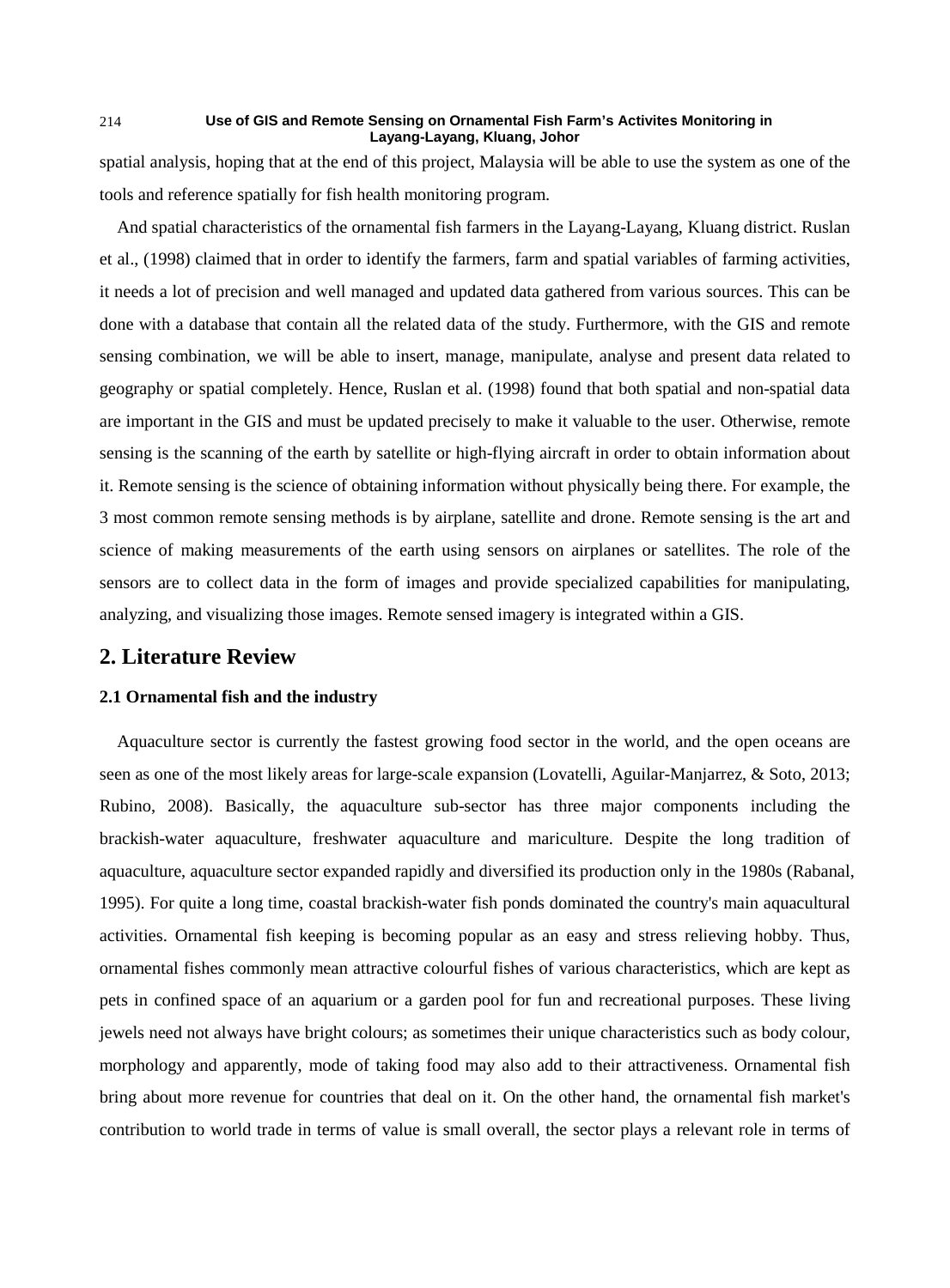poverty alleviation in developing countries and marine preservation. Coastal and riverine communities are able to utilize ornamental fish, which can be a sustainable and renewable resource, as a source of income.

Thus, the world's largest market for ornamental fish are The United State (US) and the European countries. This fishes exhibit wonderful array and have different methods of breeding. Their behaviors and life span are varies from one species to the other and can be found in brackish water, salt water and fresh water. The ornamental fish sector is a small but vital part of international fish trade. It contributes positively to rural development in many developing producing countries, and in the major markets for ornamental fish, the retail value is many times that of its trade value with a positive impact throughout the value-chain. Most of the ornamental fish is sourced from developing countries in the tropical and sub tropical regions. The value of ornamental fish and invertebrates imported into different countries worldwide is approximately around \$278 million US dollars (FAO 1996-2005). However, the greatest volume or number of individuals in the trade, at average of 90-96%, are of freshwater origin and are produced in commercial aquaculture facilities (Chapman 1997; Cato and Brown 2003). Hence, the international trade in ornamental fish in fact, provides employment opportunities for thousands of rural people in most developing countries. As a result of advancements in breeding, transport and aquarium technology, more and more species are being added every year (V K Dey, 2016).

## **2.2 Socio-economic and Livelihood Profile of Ornamental Fish Producers**

Livelihood does not only mean the activities that people carry out to earn a living but also the different elements that contribute to or affect their ability to ensure a living for themselves which includes the assets that enable them to gain access to human, natural, social, financial, physical capital and its use to satisfy basic needs (Messer and Townsley, 2003). Ornamental fish trade is a booming business across the globe, and the ancillary activities associated with the sector such as supplementary feed, medications and manufacturing of chemicals and providing aquarium support services provides opportunities of business for breeders, farmers, aquarists and other people (Itzkovich, 2011). Thus, it is important to understand the current livelihood patterns of the people involved in this sector. The ornamental fish trade is a multi-million dollar business with more than one hundred countries involved worldwide including Africa, South America and South East Asia, where the industry are an important source of overseas income. Though, some research groups have changed their aquaculture research activities from food to ornamental fish. The collection, breeding and marketing of ornamental fishes is a sizable industry that generates jobs and foreign exchange. But, there are concerns over the economic viability and ecological sustainability of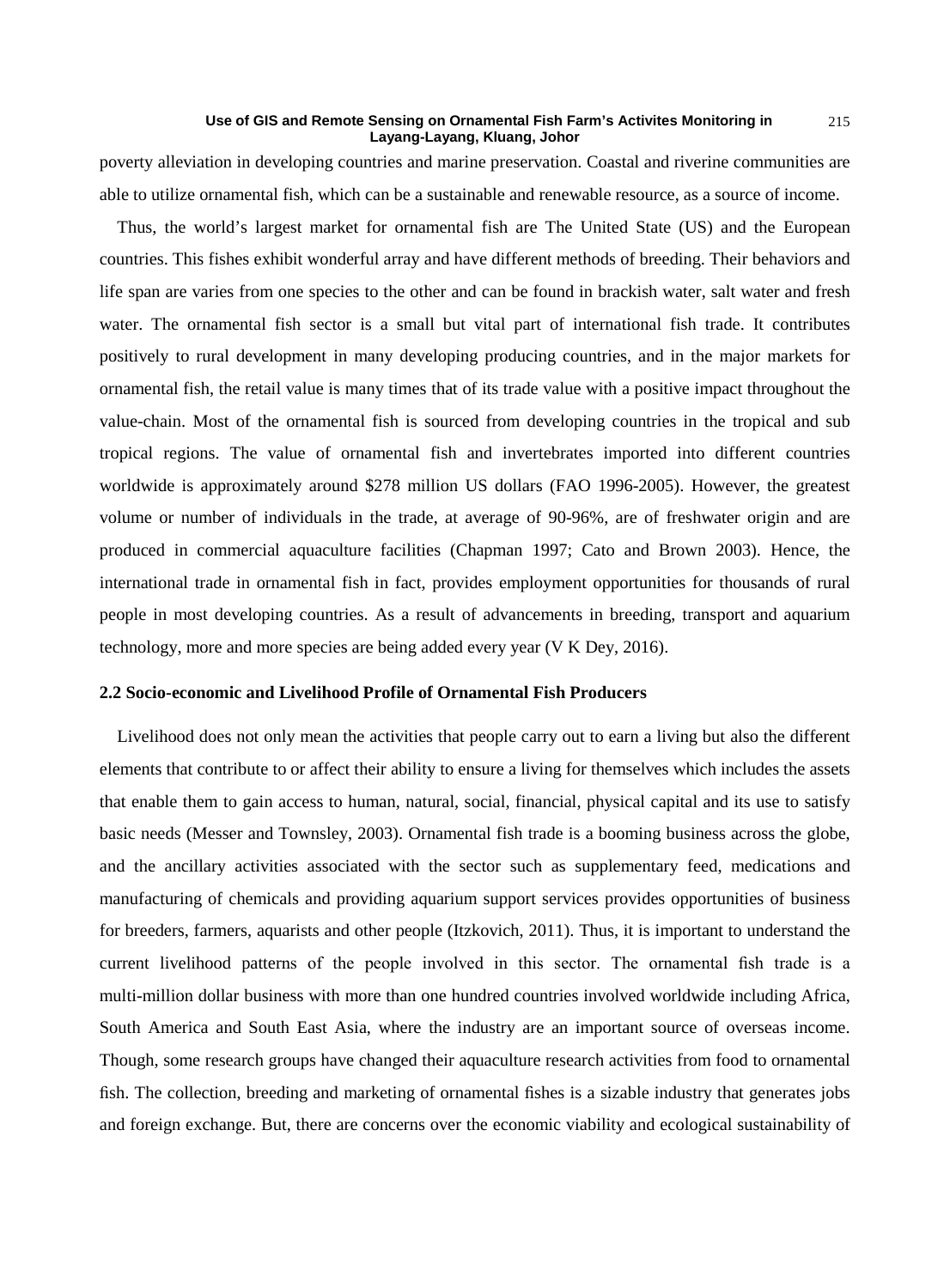the industry. Otherwise, Ayyappan and Krishnan (2004) found in their study that the fisheries sector contributes to the livelihood of a large section of the economically underprivileged population. In some areas, such as South America, the selling of these fish represent the sole income of often impoverished families (Chao, 1995a). Thus, it has been estimated that over 1.5 million people are engaged in this sector, and over 3.5 million hobbyists constitute the trade in the world (Dey, 2010). There are about 259 ornamental fish exporters in Malaysia (Department of Fisheries, 2016).

The prospects of ornamental fisheries have been emerging substantially as a lucrative horizontally integrated commercial aquaculture venture. Though, the ornamental fish keeping which started as a hobby across the world, owing to its burgeoning demand in national and international markets, has turned out to be a commercially traded commodity in different parts of the world (Ukaonu et al. 2011). Indeed, Stallard (1994) found that The Department of Ichthyology and Fisheries Sciences at Rhodes University, Republic of South Africa, had concentrated its efforts in the past on the culture of food fish, but has switched its focus towards ornamental fish, as they believe that "it was better to create jobs in paying businesses so that people can buy food, than to try and develop 'cheap' protein sources and never elevating people's standard of living". The ornamental fish sector has been recognized for its ability to generate employment opportunities and contributing to the growth of national income by enhancing foreign exchange earnings. With the phenomenal increase in the demand of ornamental fishes worldwide, more countries have realized the economic potential of this sector and intervened directly to promote its development (Lee, 2005). And, production of animals for the aquarium hobbyist trade is a rapidly growing sector of the aquaculture industry, and it will continue to become more important as restrictions are placed on collecting animals from the wild (Tlusty, 2001). Gurumayum and Goswami (2002) studied that ornamental fish culture has made a paradigm shift among entrepreneurs ushering in economic development. It is quite clear that the global ornamental fish industry has been growing steadily over the years, and an increasing number of entrepreneurs are becoming interested in the trade.

## **2.3 Fisheries Biosecurity Division (FBD)**

Bio-security is a set of the practices and procedures used to prevent the introduction, emergence, spread, and persistence of infectious agents and disease within and around fish production and holding facilities. Basically in general terms, it is a strategic and integrated approach to analyzing and managing relevant risks to fish health and associated risks to the environment. These practices help eliminate conditions that can enhance disease susceptibility among the fish and applicable to all levels of the ornamental fish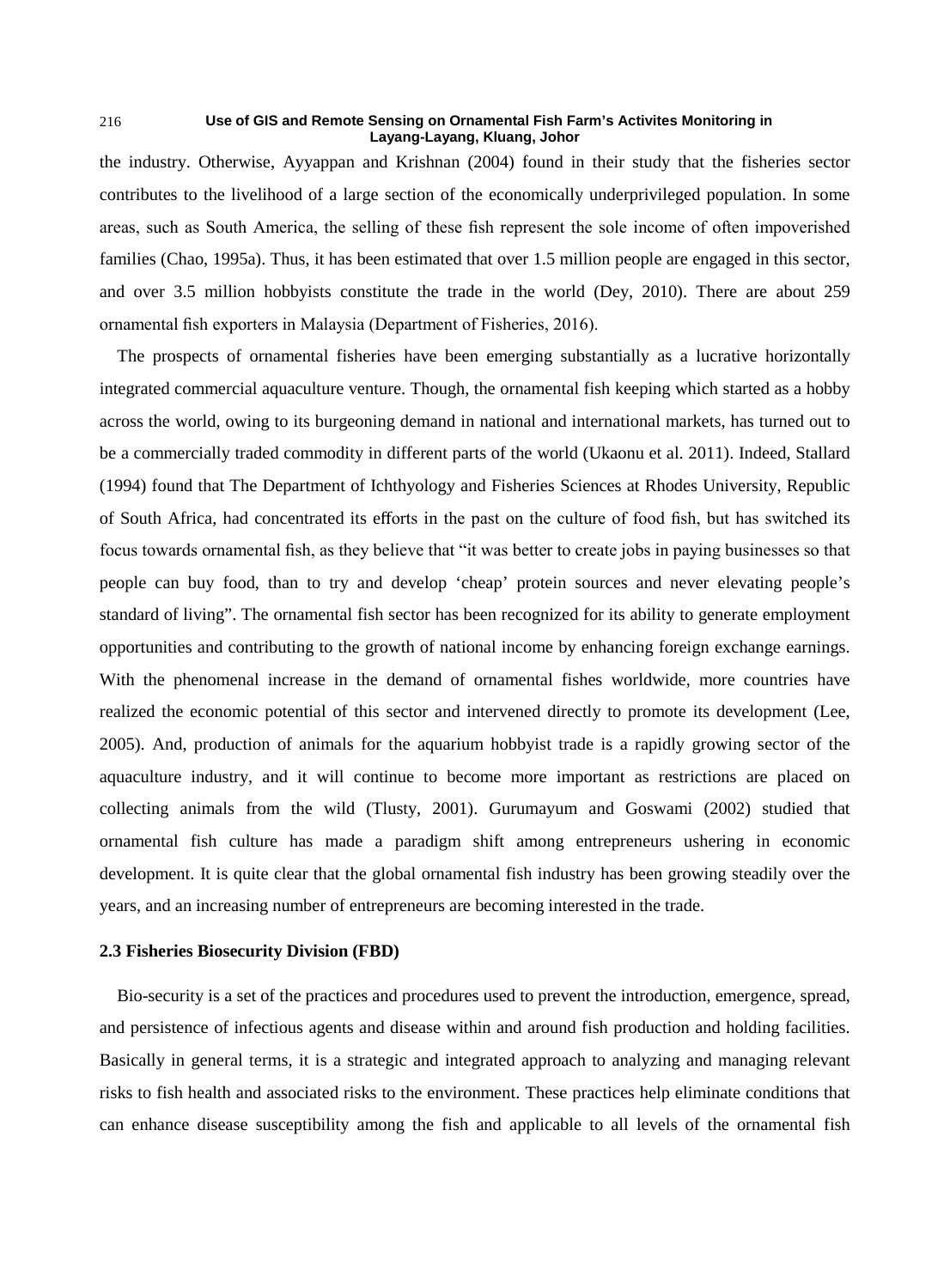industry, producers, wholesalers, retailers and the hobbyists. In year 1995, DOF became a member of the World Trade Organization (WTO) and had also ratified the Sanitary and Phytosanitary (SPS) Agreement that was designed to protect human, animal and plant life or health in its member countries. Since the FBD was mandated directly, FBD need to ensure that the spread of fish diseases is contained and that fish and fishery products are free from contaminants for safe consumption for human. In achieving these objectives, FBD conducts activities including official control, official analysis and official guarantee at the primary production of the supply chain, such as in aquaculture farms, fishing vessels, feed mills and fish meal manufacturing plants (Hemalatha R. S., 2014).

## **2.4 Geographic Information System (GIS) and Remote Sensing**

GIS may be determined as the integration of computer and software with spatially referred digital data so that storage, retrieval, manipulation, analysis stages and display all forms of geographically referenced information. GIS is a computer assisted system that can input, store, retrieve, analyse  $\&$  display geographically referenced information useful for management's decision making. Thus, GIS is a toolbox to analyze spatial data. Burrough (1986) defined GIS as one of powerful data set designed to gather, store, make changes and transformation and show reality data in spatial base. Clarke (1995) defined that GIS is a computer system used for the purposes of gathering, storing, regaining, analyzing and presenting spatial data. Therefore, it can be concluded that GIS is a tool that created to solve special matters. The usage of GIS in social science still scanty but has a big potential especially in fisheries monitoring. Thus, studying demographic research using GIS is referring to two different phenomena in a same geographical spatial location, including individuals as a phenomenon and other type of phenomena such as house, farm, road, river or forest that stays evenly in geographic spatial. The individual people data will be integrated with other spatial object for an example the home address or small unit of survey data. It is different compared to physical objects such as a roads, as it's difficult to predict the real location of an individual person. Otherwise, the complete and reliable database is the most important component in GIS where GIS covers the data model attribute and spatial data. Clarke (1997) claimed that GIS could integrate the attribute data model and spatial data model which later on can be integrated with sharing ID. The ability of analysing and visualizing the agricultural environment and workflows in the GIS has proven to be very beneficial to the farming industry.

On the other hand, remote sensing is the process of detecting and monitoring the physical characteristics of an area by measuring its reflected and emitted radiation at a distance from the targeted area. It is known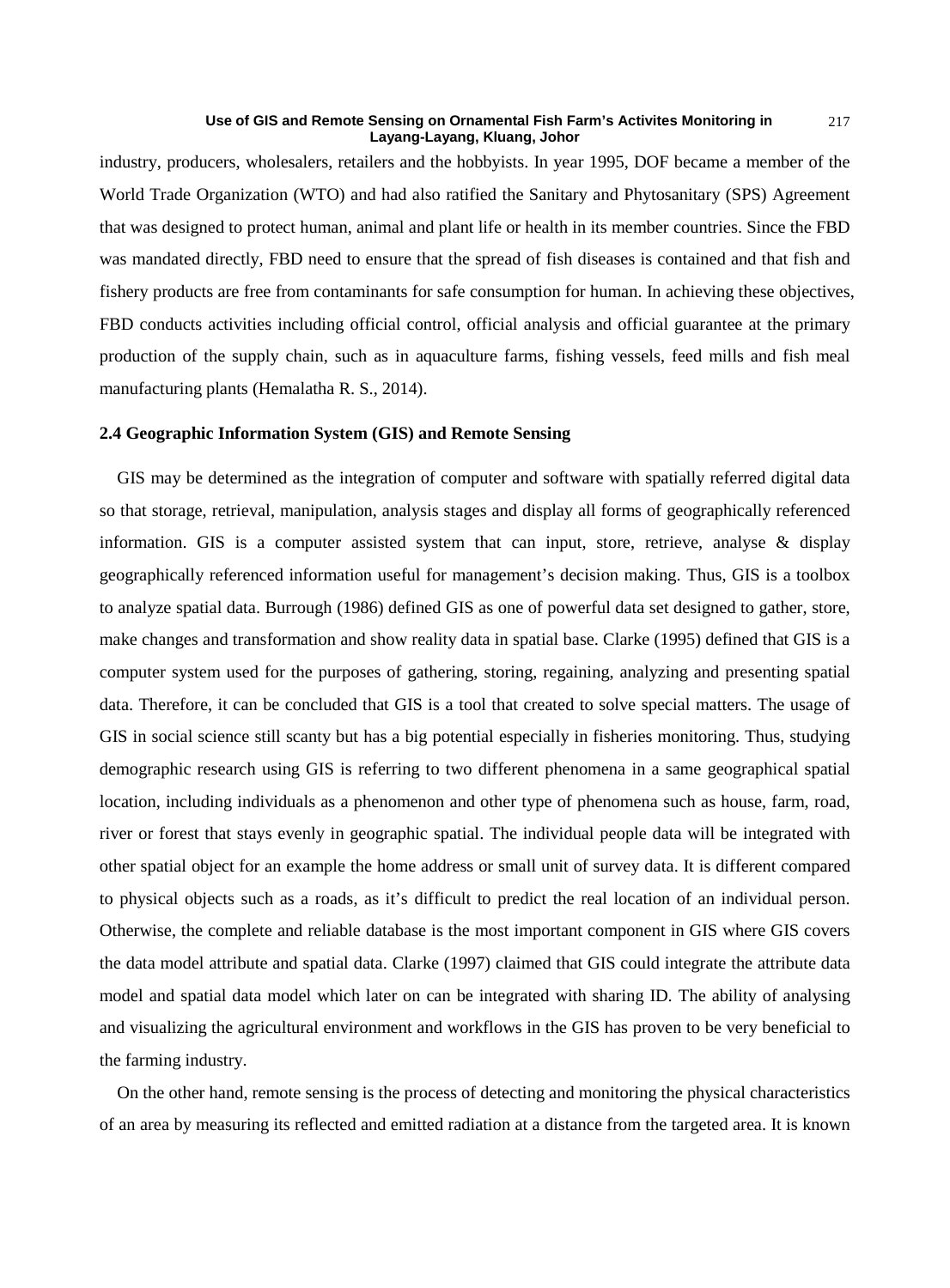that special cameras collect remotely sensed images of the Earth, which help researchers monitor and sense things about the Earth. It is well known that the remote sensing is the acquisition of information about an object or phenomenon without making physical contact with the object and thus in contrast to on-site observation. Remote sensing is used in numerous fields, including geography, land surveying and most Earth Science disciplines including hydrology, ecology, oceanography and geology); it also has military, intelligence, commercial, economic, planning, and humanitarian applications. It is generally refers to the use of satellite- or aircraft-based sensor technologies to detect and classify objects on Earth, including on the surface and in the atmosphere and oceans, based on propagated signals. The study uses a SPOT-6 satellite image as a referral source of ground monitoring. SPOT-6 satellite sensor built by AIRBUS Defence and Space was successfully launched on September 9, 2012 by a PSLV launcher from the Satish Dhawan Space Center in India. Watch video of SPOT-6 satellite launch. SPOT-6 is an optical imaging satellite capable of imaging the Earth. The SPOT-6's resolution is 1.5 meter panchromatic and 6 meter multispectral (blue, green, red, near-IR) and will offer imaging products to customers in defense, agriculture, deforestation, environmental monitoring, coastal surveillance, engineering, oil, gas and mining industries. With SPOT 6 and SPOT 7, Astrium secures the mission continuity of the SPOT series, which has collected an archive of more than 30 million scenes since 1986. This SPOT-6 is an optical satellites features technological improvements and advanced system performance that increases reactivity and acquisition capacity as well as simplifying data access.

## **2.5 Spatial Distribution and Distance Characteristics**

The study was designed to create a simple database that could help in identifying the distribution of ornamental fish farm by doing spatial analysis using GIS and statistics analysis using SPSS software. Thus, GIS is a technological field that incorporates geographical features with tabular data in order to map, analyze and assess real-world problems. The real power in GIS is through using spatial and statistical methods to analyse the attribute and geographic information. The end result of the analysis can be derivative information, interpolated information or prioritized information (Amod Ashok Salgaonkar, et.al., 2018). Coupled with this data is usually tabular data is also known as attribute data. Attribute data generally defined as additional information about each of the spatial features in the database an example of this would be location of farm location. Additional data such as the farmer's name and level of education would make up the attribute data. Leeuwen et al. (2008) found the importance of off-farm activities in distinctive regions in the Netherlands and possible effects on the efficiency of agricultural policies. The

218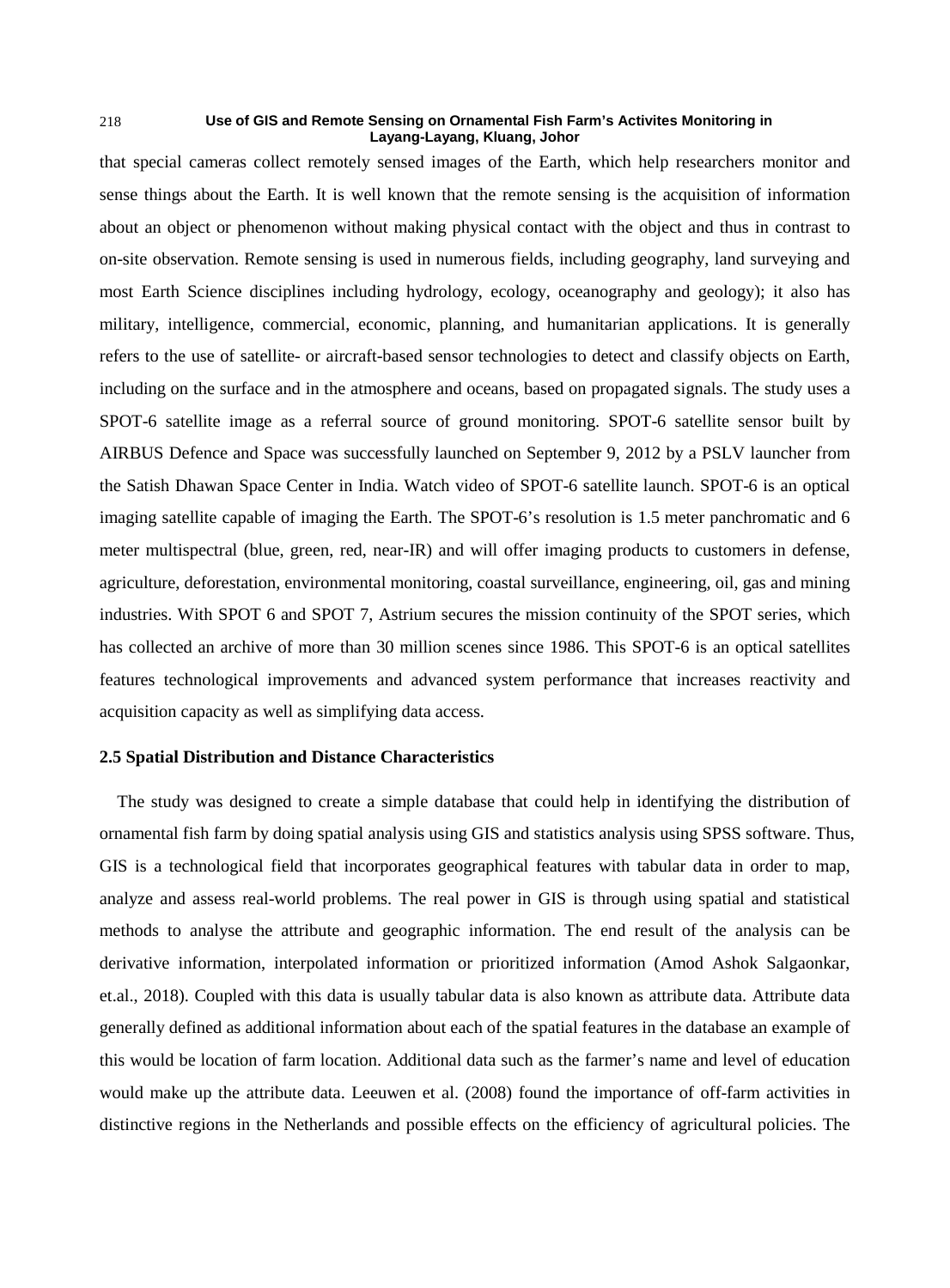result shows that the location of farm households along the spatial gradient affects resource availability and farmers' livelihoods. On the other hand, Starr and Estes (1990) studied that location-specific information of an ornamental fish farm for an entire region is best handled by a computerized information system such as GIS, where the software provides tools for the display and analysis of spatial information. It stores geographic data, retrieves and combines the data to create a new representation of geographic space, provides tools for spatial analysis, and performs simulations to help experts organize their work in many areas including transportation and agricultural development (Rigaux et al., 2002). The GIS displays and analyses socioeconomic data that could aid many social researchers in understanding socioeconomic reality influenced by geographical positions. Research done by Bhatta (2010); Bhatta and Doppler (2010) showed that the variations in resource availability and socio-economic attributes of farm households in the small transects of Nepal's mid-hill regions are due mainly to topographical differences, population density, market demand, and availability of infrastructure. GIS is important in the study as it is used to monitor the farm. The health implications of animal movements across borders has always been a matter of concern of the CA and the importing countries involved. International transfers of any kind of animal represent a genuine risk for disease dissemination. Due to the rapid expansion of aquaculture in many countries, the trade in aquatic animals and their products has increased substantially (Blancou 1996). Large-scale international transfers of aquatic animals have been suggested as the source of introduction of exotic pathogens, which have causes enormous ecological and economical impact in the receptor country (Laurence, McDonald and Speare, 1996; Lightner, 1996).

Furthermore, the trade in many species of live aquatic animals, freshwater and marine fish and shellfish for ornamental purposes can be as productive or more so than the trade in food fish. Millions of ornamental fish cross borders and continents every day, and as a consequence, concern has been raised, mainly in developed countries, that this trade risks spreading diseases worldwide. However, this concern is not reflected in the scientific literature. There is a large amount of information and quality research dedicated to food fish as disease vectors, whereas ornamental fish have been poorly studied. committed hobbyists have undertaken research (Ford, 1995). Thusly, a study shows that poverty decreased considerably more in localities where salmon farms were installed than in localities without salmon farms. They identify the distances between localities and salmon farms where this impact was significant and the findings contribute to the debate on the socioeconomic effects of aquaculture for capital-intensive, international market-oriented industries (Adam., et.al, 2018). Such studies exposed the crucial behaviour on farm work activities suggested by farmer's mobility related with regional condition, such as to work to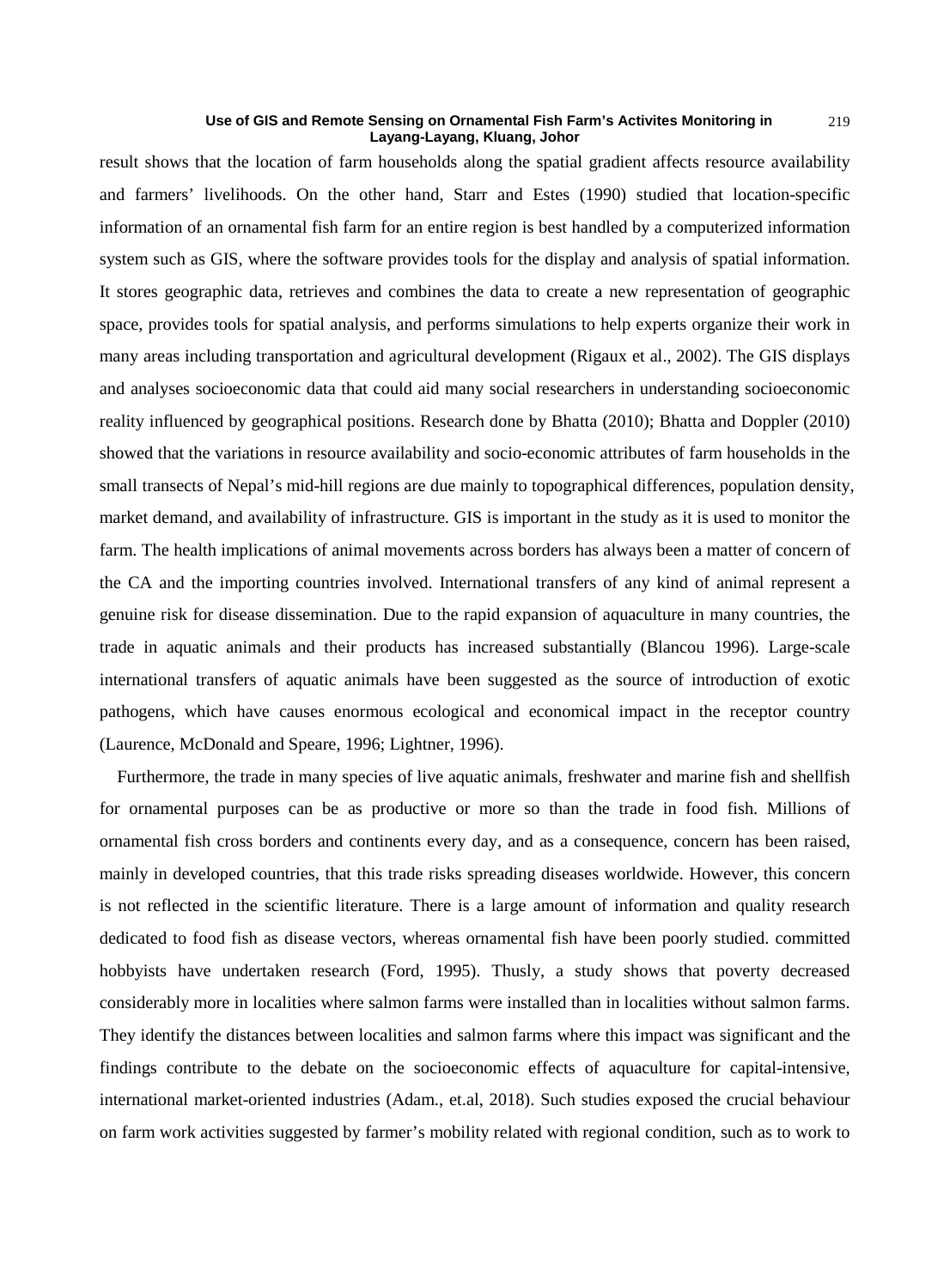the nearest town or urban area. The more rural a location is, the less likely a farmer will engage in off-farm activities, mainly due to travel costs. Following this line of reasoning, we can also include distance to the nearest concentration of jobs and distance to the nearest city as related variables that probably have an impact on the share of farm activity. Studies showed that farm employment location may affect the participation of farmers and their households due to the availability of a better transport system and related infrastructures. The location of nearest town, job availability, transportation system and public amenities also play a big role in the involvement of ornamental fish farmers in the study area. Their study shows that returns to education are comparatively high and location in relation to urban areas is an important determinant of both employment and earnings in rural off-farm agricultural activities. However, a study done by Goodwin and Mishra (2004) about US farm families that the number of miles to the nearest town, a factor representing the cost of commuting, does not appear to significantly influence the supply of labour off the farm.

# **3. Methodology**

Research on distribution of ornamental fish farmers at Layang-Layang, Kluang was done through the survey and field verification. Layang-Layang, Kluang is presently recorded as the highest number of ornamental fish exporter in Malaysia. Ornamental fish farmers at Layang-Layang, Kluang were assumed to have different preferences of which farm activities they would do. Therefore, this study was conducted to determine the decision making of ornamental fish farmers in Layang-Layang, Kluang towards a wide range of farm activities they do most to get income that affect the country's export trade value for ornamental fish. However, their decision making whether to participate are affected by non-spatial structural characteristics including personal characteristics, fish farm characteristics and spatial characteristics. The relationship between farm work and a fish farm's economic performance indicates that a farm household's dependence on farm income affects the distributional consequences of agricultural policies in a country. In the terms of spatial analysis, Ruslan (1996) found that spatial referencing data allows the data gathering on different geographical stages such as election area, infrastructure services area, posting area or area that has postcode. Timing in a research is very important, as the GIS project timing may take some period with a high cost, about 80% from the project sources. Therefore, GIS analysis need to be done earlier to make the data reliable and useable. In this study, the spatial data obtained were analysed. Later, the distribution of data were displayed by creating a simple database, as the database model for spatial data needs a specific data model where it can only be found in GIS, vector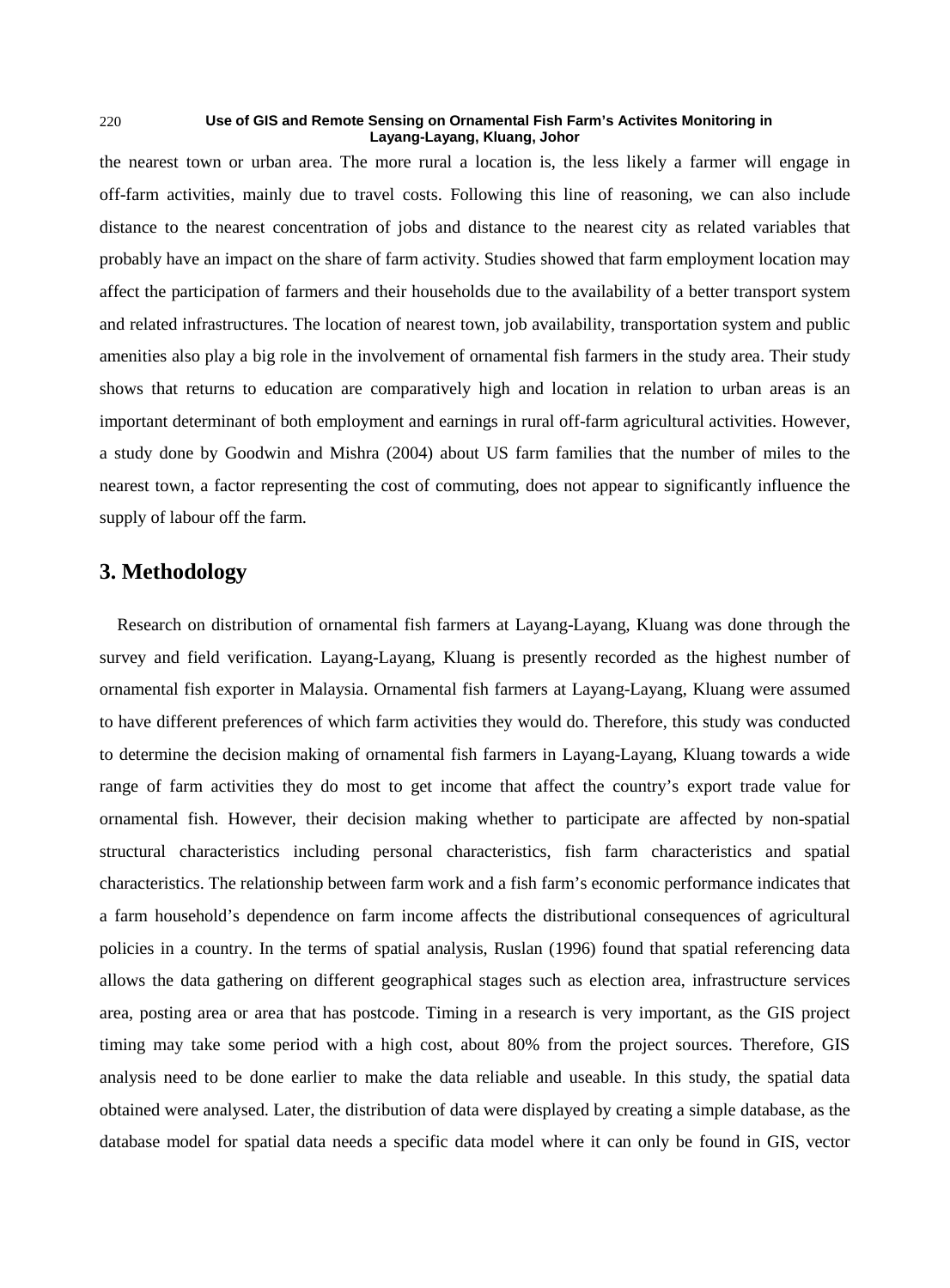model and raster model. Remote sensing data will be used to identify the farm location. Later, remote sensing allows researchers to follow up and monitor risk areas in the long term, to determine desertification factors, to support decision-makers in defining relevant measures of environmental management, and to assess their impacts (Begni G.et. al 2005).





## **3.1. Data Collection and Sampling Design**

The study was targeted on ornamental fish farmers of Layang-Layang, Kluang, the respondents are confined to Department of Fisheries and census sampling method was used for selecting the representatives of farmers in Layang-Layang, Kluang. For the primary method, structured questionnaire was used to interview the respondents;19 respondents were selected. A structured questionnaire was designed to know the recent status of off-farm employment among the farmers; the questionnaire consists of structured questions and was divided into two forms, dichotomous choice and multiple categories questions. The dichotomous choice questions offer just two answer choices, yes or no. And the multiple categories questions have more than two answers choices. For the secondary method, different analogue maps were provided by the Malaysian Department of Survey (JUPEM) and Department of Agriculture (DOA), which were used to prepare the baseline GIS data for the study area including maps which cover roads, rivers and streams, land use, settlements and the administrative boundaries.

## **3.2. Descriptive Analysis**

The descriptive analysis is used to describe the characteristics of the variables in terms of the frequencies and the percentage of distribution of the surveyed data. It also aids to make comparison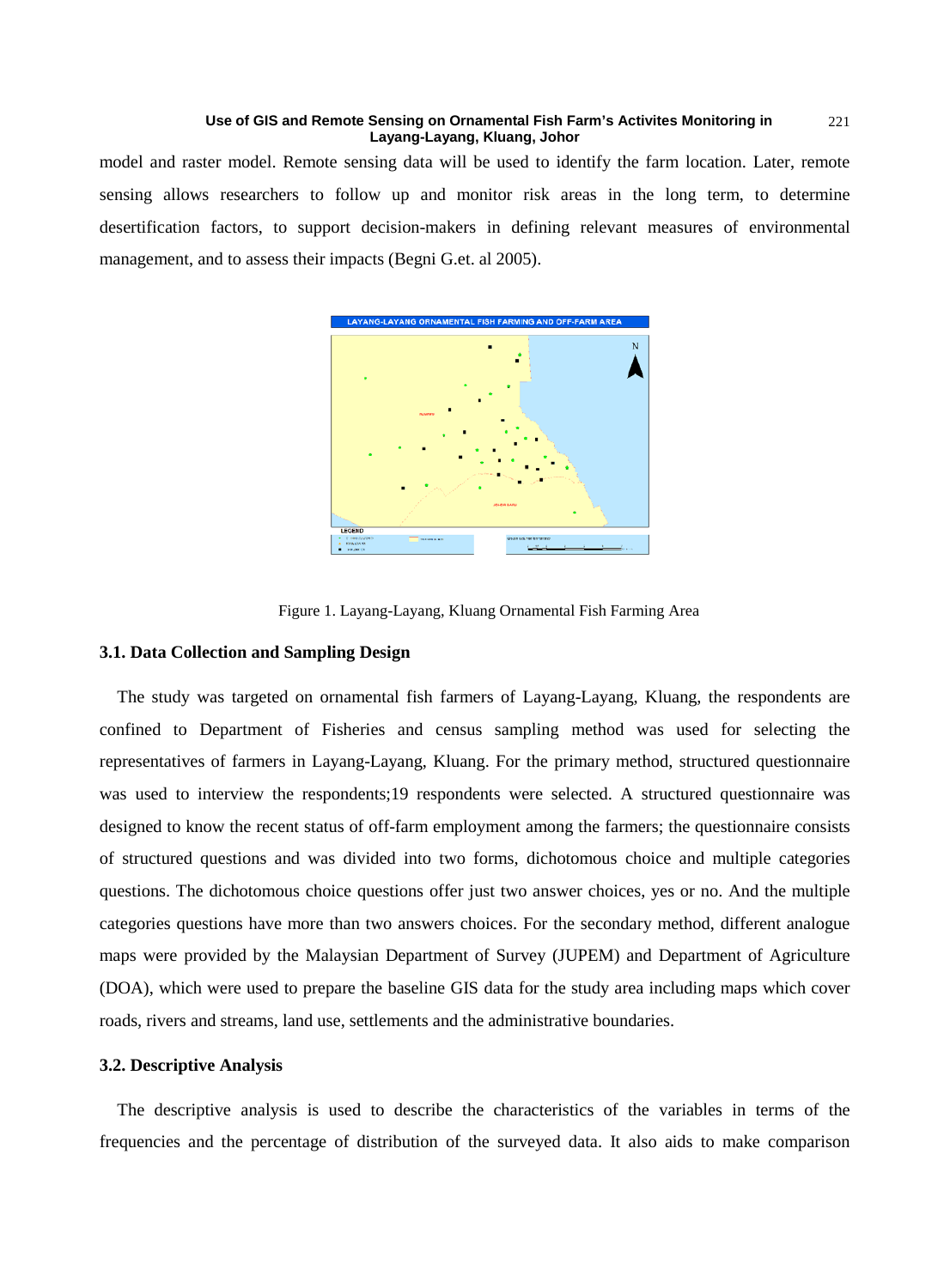among the data variables. It will include a summary derived from samples that will be used to illustrate the data graphically, which gives clear descriptions concerning the unvaried questions and the hypothesis of the variables. The descriptive analysis was used to describe the respondents' perception and related data.

## **3.3. Spatial Analysis**

The spatial analysis is a process of looking at geographical patterns in the data and the relationships between the features and the spatial analysis is also the process by which we could turn raw data into useful information. The method can be very simple or difficult, which might involve models that mimic the real world by combining data layers as the analysis allows us to study the real–world processes including the present situation of specific areas and features, it includes all of the transformations, manipulations, and the methods that can be applied to geographic data, to support decisions, and to reveal patterns. Spatial analysis functions ranged from simple database query to arithmetic and logical operation to complicated model analysis. The spatial analysis is a set of techniques for analysing spatial data. The results of spatial analysis are depending on the locations of the objects being analysed. On the other hand, Haining, (1990) found that spatial analysis is the technique applied to structure the human scale, most notably in the analysis of geographic data. The demographic data are collected in spatial context and methods of analyses of spatial data include data description, map interpolation, exploratory data analyses, explanatory analyses, and confirmatory data analyses. The study will be using ArcGIS software to do all the GIS work. ArcGIS is one of the GIS software that could implement spatial analysis techniques requires access to both the locations of objects and their attributes. The spatial analysis in the study was done based on a data set in which each observation is referenced to Layang-Layang, Kluang on respondents' house location, farm and off-farm activity's location.

## **4. Results and Discussion**

The descriptive analysis was used to discuss the involvement of respondents in farm activities, distance to the nearest town and the relationship between them. Thus, spatial analyses were done to get the geographic location between farmer's house, farm location including distance to the nearest town.

## **4.1 Descriptive Analysis Results**

Table 1 below presents the age of the respondents. In Layang-Layang, Kluang 36.8% of the respondents participated in farm activities aged more than 40 years old, 31.65% aged 31-40 years old, 21.1% aged 21 to 30 years old and 10.5% aged below 20 years old. From the result below, we can see that farmers in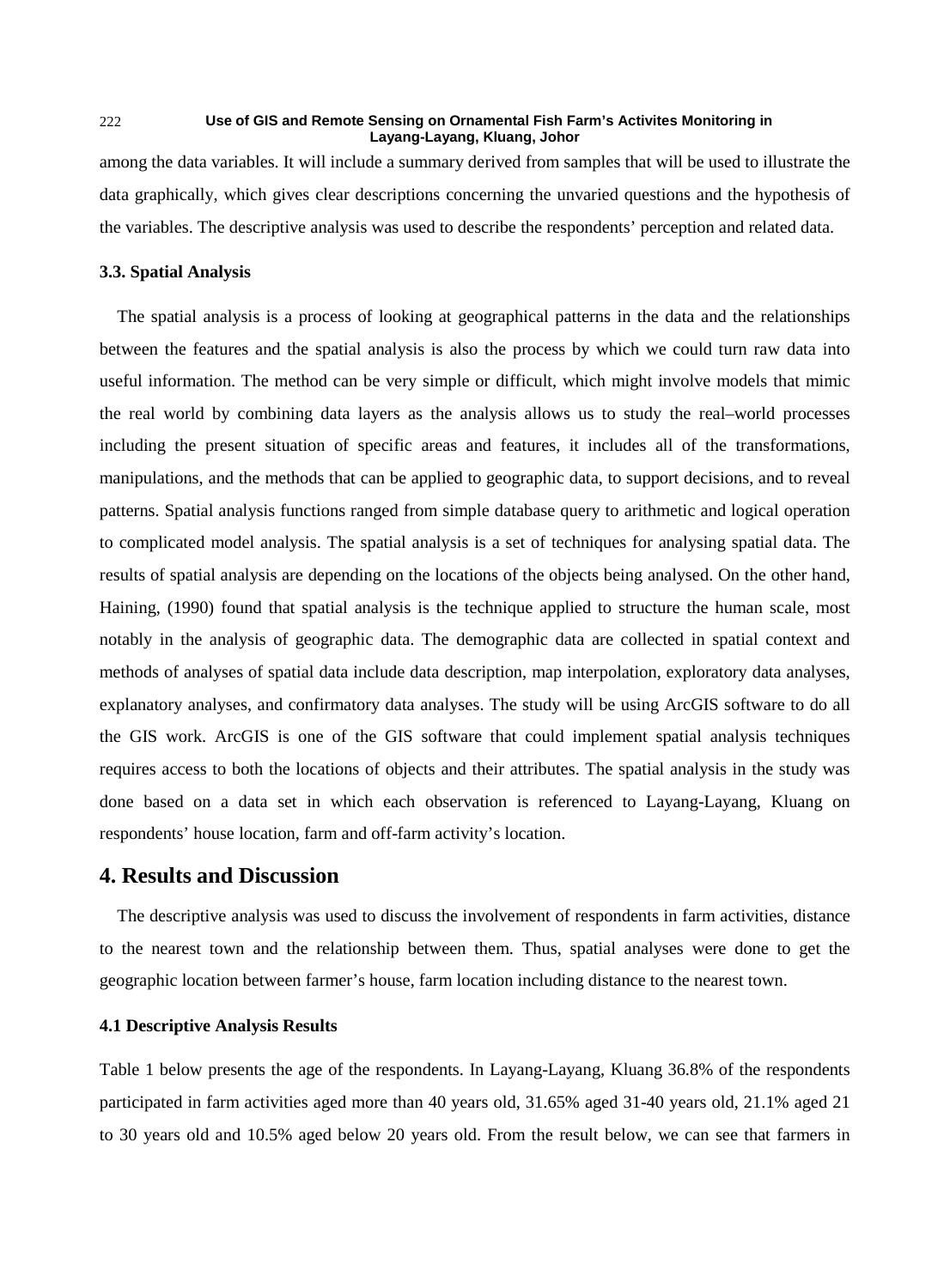Layang-Layang, Kluang who participated in farm activities are elderly farmers who do not intend to abandon farming activities.

| <b>Age of Farmers</b>  | n(19) | Percentage |
|------------------------|-------|------------|
| Less than 20 years old | 2     | 10.5%      |
| 21 to 30 years old     | 4     | 21.1%      |
| 31 to 40 years old     | 6     | 31.6%      |
| More than 40 years old |       | 36.8%      |

#### Table 1. Participation in Off-farm Employment

Table 2 below presents the type of fish being reared in which respondents participated. In Layang-Layang, Kluang 57.9% of the respondents reared goldfish, 31.6% reared Tiger Barb and 10.5% reared other type of fishes. From the analysis, we can see that total of 11 out of 19 respondents farmers in Layang-Layang, Kluang reared Goldfish because of the market demand over the fish type.

## Table 2. Type of Fish Reared

| <b>Type of Fish Reared</b> | n(19)          | Percentage |
|----------------------------|----------------|------------|
| <b>Goldfish</b>            | 11             | 57.9%      |
| <b>Tiger Barb</b>          | o              | 31.6%      |
| Other type of Fish         | $\overline{2}$ | 10.5%      |

## **4.2 Spatial Analysis Result**

## **4.2.1 Distance of Home and The Farm Location**

Table 3 and Figure 2 below show the respondents' distance of home and their farm. In Layang-Layang, Kluang, it can be seen that 52.6% of the ornamental fish farmers live about less than 10 kilometres away from their home. It can be observed from this study that most respondents tend to do agricultural job near to where they live. Thus, location has a positive effect to the participation in farm employment farmers who live near the farm location were seen involved in farm employment, because the farmer has more time to diversifying his source of income through agriculture activities.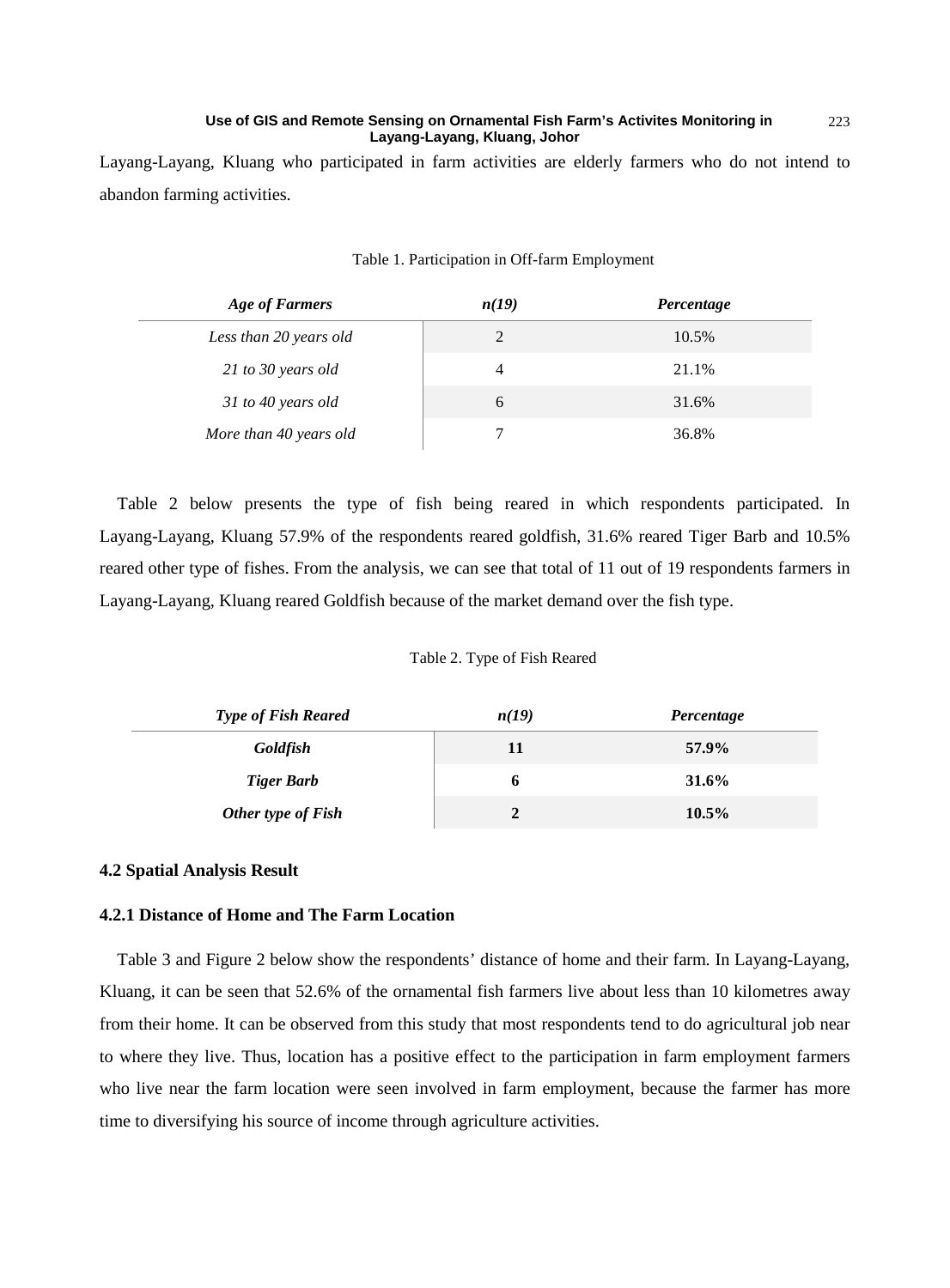| Distance beween home to Farm Location | n(19)    | Percentage |
|---------------------------------------|----------|------------|
| Less than 10 km                       | 10       | 52.6%      |
| $11$ to $20km$                        | 6        | 31.6%      |
| 21 to 30 $km$                         | 3        | 15.8%      |
| More than 31 km                       | $\bf{0}$ | $\bf{0}$   |
|                                       |          |            |

Table 3. Distance of Home and The Farm Location



Figure 2. Layang- layang Distance of Home and The Farm Location

## **4.2.2. Distance from Home to Ornamental Fish Type**

Table 4 and Figure 3 below show the relationship between distance from home to ornamental fish type. 73.7% of ornamental fish farmers who participated in goldfish farming were located less than 10 kilometres distance to their house. 15.8% of ornamental fish farmers who participated in goldfish and tiger barb rearing lives 11 to 20 kilometres distance to their house and 10.5% of the respondents who reared in goldfish and tiger barb lived 21 to 30 km away from their house. From this result, it can be concluded that house location has a positive effect to the participation in aquaculture activities of in goldfish and tiger barb rearing. Farmers who live near the ornamental fish farm will probably choose to do farming activities because of their interests and the distance between locations do affect both travelling time and save money.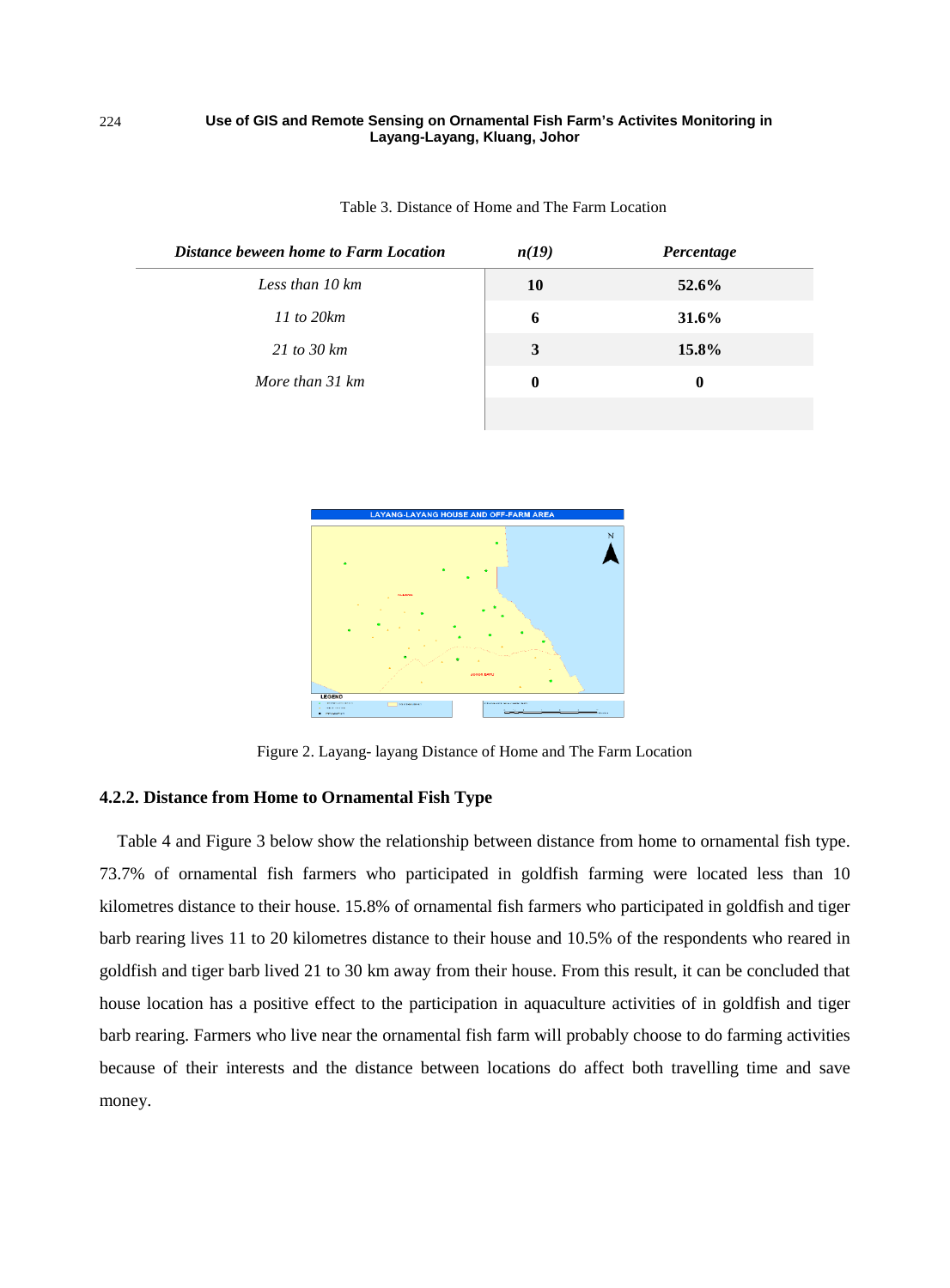| <i>Distance</i> | n(19)        | Percentage | <b>Fish Type</b>      |
|-----------------|--------------|------------|-----------------------|
| Less than 10 km | 14           | 73.7%      | Goldfish              |
| $11$ to $20km$  | 3            | 15.8%      | Goldfish & Tiger Barb |
| 21 to 30 $km$   | $\mathbf{2}$ | $10.5\%$   | Goldfish & Tiger Barb |
| More than 31 km | 0            | $\bf{0}$   |                       |
|                 |              |            |                       |

Table 4. Distance from Home to Ornamental Fish Type



Figure 3. Distance from Home to Ornamental Fish Type

## **4.2.3. Distance from Home to the Nearest Town and Off-farm Type**

Table 5 and Figure 4 below show the relationship between distance from home to the nearest town and their type of fish reared. In Layang-Layang, Kluang, it can be seen that 26.3% of ornamental fish farmers who participated in goldfish rearing live less than 5 km distance to the nearest town and off –farm job. 21.1% who reared goldfish and tiger barb live 6 to 10 km from home and off –farm job and 15.8% who involved lived more than 11 km distance to the nearest town and reared tiger barb fish type. From this result, it can be concluded that house location and nearest town have a positive effect to the participation in aquaculture and the type of fish reared, where they have more access to transportation linkage, suppliers and most probably close to public amenities.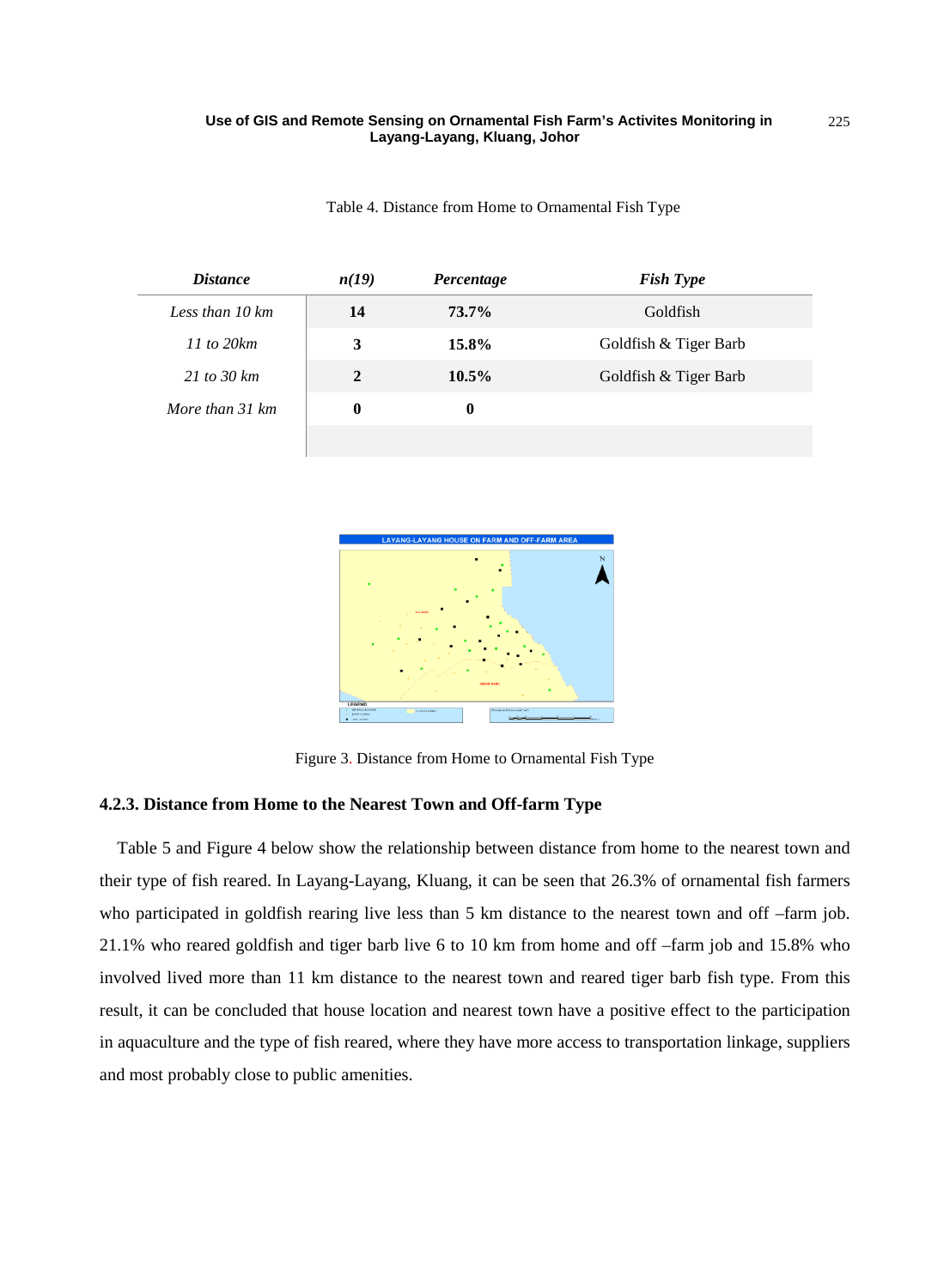| <b>Distance</b> | n(19)                   | Percentage | <b>Fish Type</b>      |
|-----------------|-------------------------|------------|-----------------------|
| Less than 5 km  | 5                       | 26.3%      | Goldfish              |
|                 | $\overline{\mathbf{4}}$ | $21.1\%$   | Goldfish & Tiger Barb |
|                 | 3                       | 15.8%      | Tiger Barb            |
| 6 to 10 km      | $\overline{2}$          | $10.5\%$   | Goldfish & Tiger Barb |
|                 | $\mathbf{1}$            | 5.3%       | Tiger Barb            |
|                 | $\overline{2}$          | $10.5\%$   | Goldfish & Tiger Barb |
|                 | 1                       | 5.3%       | Goldfish & Tiger Barb |
| More than 11 km |                         | 5.3%       | Goldfish & Tiger Barb |

Table 5. Distance from Home to the Nearest Town and Fish Type



Figure 4. Distance from Home to the Nearest Town and Off-farm Type

# **5. Conclusions**

Ornamental fish farming is an alternative strategy and has a potential to improve the income and wellbeing of the ornamental fish farmers in Malaysia. Having embargo on exports made by the European Union (EU) in 2015 do affect the overall industry. It is noted that the farmers do involve in other farm activities in order to sustain a living. The diversification of employment however helps to smooth income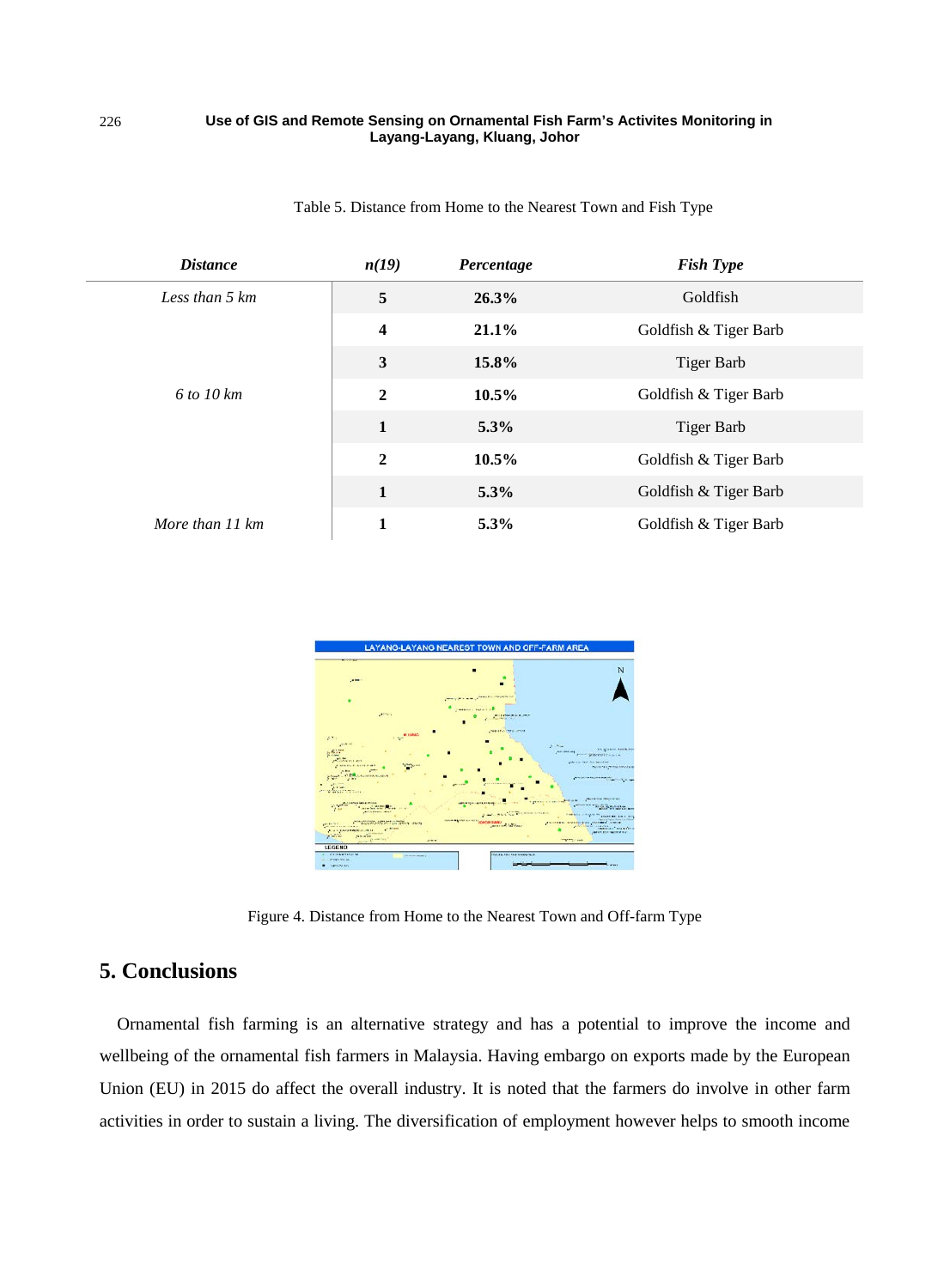by spreading risk across several activities. In order to monitor the farm by being geographically monitored from a system, a database of farm location were created and spatial analysis were done. Spatial analysis through GIS helps to determine the geographic patterns in the data and the relationships between the features. So the process of identification of farm location and other spatial characteristics becomes easier. Having spatial database of the compartmentalized farm will facilitate farm monitoring and it benefits the Department of Fisheries Malaysia, particularly Fisheries Biosecurity Division, in the management of aquatic animal health for the country's export trade value.

## **Acknowledgments**

YBhg Dato' Haji Munir bin Haji Mohd Nawi**,** The Director General of Fisheries Malaysia.

YBhg Dato' Dr Bah Piyan Tan, Deputy Director-General (Management), Department of Fisheries, Ministry of Agriculture and Agro-Based Industry Malaysia, Wisma Tani, Level 1-6, Blok Menara 4G2, Precinct 4, 62628 Putrajaya, MALAYSIA.

Tuan Haji Azlikamil Napiah, Director General.

YBrs. Mr Adnan bin Ismail, Deputy Director-General (Research and Development), Malaysian Remote Sensing Agency (MRSA), Ministry of Energy, Science, Technology, Environment and Climate Change (MESTECC) No.13, Jalan Tun Ismail, 50480 Kuala Lumpur, MALAYSIA.

# **References**

- [1]. Adams Ceballosa Jorge David Dresdner-CidbMiguel ÁngelQuiroga-Suazob (2018). Does the location of salmon farms contribute to the reduction of poverty in remote coastal areas? An impact assessment using a Chilean case study Volume 75, February 2018, Pages 68-79.
- [2]. Amod Ashok Salgaonkar, Trivesh Suresh Mayekar, Avinash Rambhau Rasal, Kiran Rasal, Balkrishna Hotekar, Rakesh Jadhav, Amar Gaikwad (2018). Applications Of Remote Sensing (RS), Geographical Information System (GIS) & Global Positioning System (GPS) In Fisheries, Retrieved August 18, 2018
- [3]. Annual Fish Statistic Malaysia (2017). https://www.dosm.gov.my [accessed Aug 24, 2018].
- [4]. Ayyappan, S. and Krishnan, M. 2004. Fisheries sector in India: Dimensions of Development. Indian Journal of Agricultural economics 59(3): 392-412.
- [5]. Bhatta, G.D. & Doppler, W. (2010). Farming Differentiation in the Rural-urban Interface of the Middle Mountains, Nepal: Application of Analytic Hierarchy Process (AHP) Modeling. Journal of Agricultural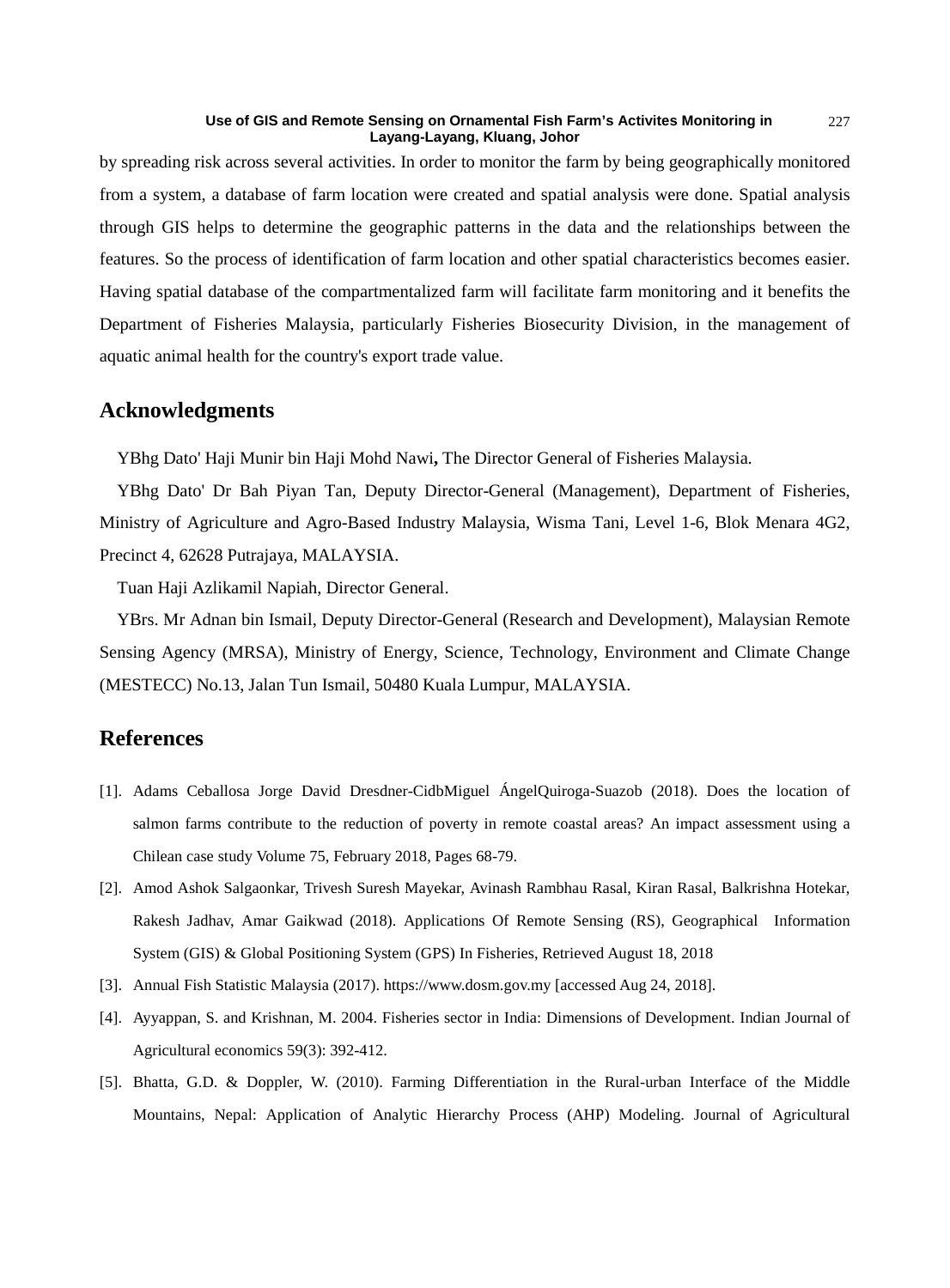Sciences, 2(4), 37-51.

- [6]. Bhatta, G. D. (2010). Socio-economic and Spatial Assessment of Smallholder Peri-urban Farming in Middle Mountains of Nepal. Weikersheim, Germany: Margraf Verlag.
- [7]. Burrough, P.A.,(1986). Principles of Geographic Information Systems for Land Resource Assessment. Monographs on Soil and Resources Survey No. 12, Oxford Science Publications, New York.
- [8]. Burrough, P.A.,1986.Principles of Geographical Information Systems for Land Resources Assessement. Oxford: Clarendon.
- [9]. Blancou, J., 1996. Preface. In: Preventing the Spread of Aquatic Animal Diseases. (Editor B. J. Hill, and T. Hastein) pp 377-79. Vol. 15, office International des Epizooties, France.
- [10]. Chao, N.L., P. Petry, G. Prang, L. Sonneschien, and M. Tlusty. 2001. Conservation and Management of Ornamental Fish Resources of the Rio Negro Basin, Amazonia, Brazil-Project Piaba. Manaus, BR: Editora da Universidade do Amazonas (EDUA).
- [11]. Chapman, F.A., S.A. Fitz-Coy, E.M. Thunberg, and C.M. Adams. 1997. United States of America trade in ornamental fish. Journal of the World Aquaculture Society 28:1–10.
- [12]. Clarke, K.C. (1995). Analytical and Computer Cartography. Edited by K. C. Clarke (2nd ed.), Prentice Hall Series in Geographic Information Science. Upper Saddle River, NJ: Prentice Hall.
- [13]. Clarke, K.C. (1997). Getting Started with Geographic Information Systems. Upper Saddle River, NJ: Prentice Hall.
- [14]. DOF Malaysia, 2012. Annual Fisheries Statistics (Volume 1), 25p, http://www.dof.gov.my/ fishery-statistics, (June 26, 2014).
- [15]. DOF Malaysia, 2016. Annual Fisheries Statistics (Volume 1), 25p, http://www.dof.gov.my/fishery-statistics [accessed Aug 24 2018].
- [16]. Dey, V.K. 2010. Ornamental fish trade Recent trends in Asia. In Souvenir, ornamental Kerala, 2010. Department of Fisheries, Government of Kerala, India, 39-45.
- [17]. FAO, Food and Agriculture Organization of the United Nations. 1996-2005. The numbers represent the average unit value of imports for 1994–2003. FAO Yearbooks 1996 to 2005, Fishery Statistics, Commodities Volumes 83–97. FAO:Rome, Italy.
- [18]. Ford, D., 1995. Research and development within the industry. Official Publication of Ornamental Fish International 10: 12-14.
- [19]. Goodwin, B. & Mishra, A. (2004). Farming Efficiency and the Determinant of Multiple Job holding by Farm Operators. American Journal of Agriculture Economics, 80, 722-729.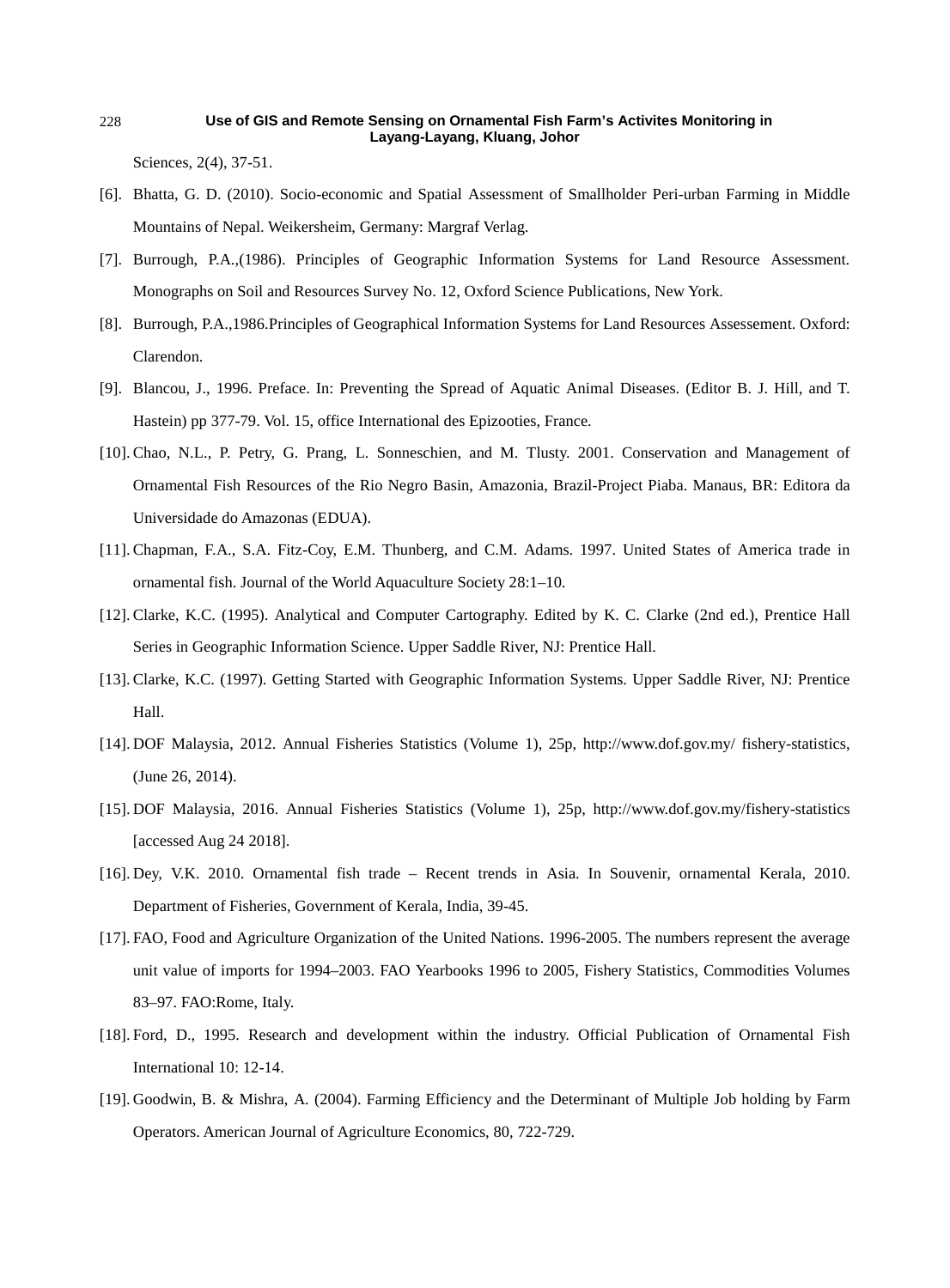- [20]. Gurumayum, S.D. and Goswami, U.C. 2002. Ornamental fishes of Manipur developmental scope. Fishing Chimes 22(9): 46-50.
- [21]. Haining, R. (1990). Spatial Data Analysis in the Social and Environmental Sciences, Cambridge University Press, Cambridge.
- [22]. Hemalatha Raja Sekaran (2014 ). Bio-security System in Malaysian Fisheries: Gearing up for Safe and Quality Seafood. Volume 12 Number 3: 2014. Fish for the people.
- [23]. Itzkovich, J. 2011. Global trade structure of ornamental fishes an overview. Fishing Chimes 30(10&11): 76-77.
- [24]. Laurance, W. F., K. R. McDonald, and R. Speare, 1996. Epidemic disease and the catastrophic decline of Australian rain forest frogs. Conservation Biology, 10: 406-13.
- [25]. Lee, K.Y.K. 2005. Ornamental fish trade in Singapore, Paper presented in the conference on ornamental Kerala, 2006, Souvenir, Department of Fisheries, Government of Kerala, Thiruvananthapuram. 19-22pp.
- [26]. Leeuwen E.V., Dekkers, J. & Rietveld, P. (2008). The Development of a Static Farm Level Spatial Microsimulation Model to Analyse On- and Off- Farm Activities of Dutch Farmers. Paper for the 3rd Israeli-Dutch Regional Science Workshop, 4-6 November 2008, Hebrew University, Jerusalem, Israel.
- [27]. Lovatelli A., Aguilar Manjarrez J., & Soto D. (2013). Expanding mariculture farther offshore: Technical, environmental, spatial and governance challenges. FAO Technical Workshop (p. 73). Orbetello, Italy: FAO Fisheries and Aquaculture Department.
- [28]. Lightner, D. V., 1996. Epizootiology, distribution and the impact of international trade of two penaeid shrimp viruses in the Americas. In: Preventing the Spread of Aquatic Animal Diseases, (Editors B. Hill, and T. Hastein), Review Scientific et Technique. Once International des Epizooties, Paris, France Diseases, (Editors B. Hill, and T. Hastein), Review Scientific et Technique. Paris, France.
- [29]. Manton, KG, Stallard, E, Woodbury, MA, and Dowd, JE. "Time-varying covariates in models of human mortality and aging: multidimensional generalizations of the Gompertz." J Gerontol 49, no. 4 (July 1994): B169-B190.
- [30]. Messer, N., and P. Townsley. 2003. Local Institutions and Livelihoods: Guidelines for Analysis. Rural Development Division, Food and Agriculture Organization of the United Nations, Rome. http://www.fao.org/DOCREP/006/Y5084E/y5084e00.HTM; Module 3: "Doing the Community Profile."
- [31]. Plumb, J. A. (1992). Disease control in aquaculture. In Diseases in Asian Aquaculture I, M.Shariff, R. P. Subasinghe and J. R. Arthur, eds. (Manila, Philippines: Fish Health Section, Asian Fisheries Society), pp. 3-17.
- [32]. Rabanal, H.R. 1986. Status and prospects of shrimp farming in the Philippines. ASEAN/UNDP/FAO Regional